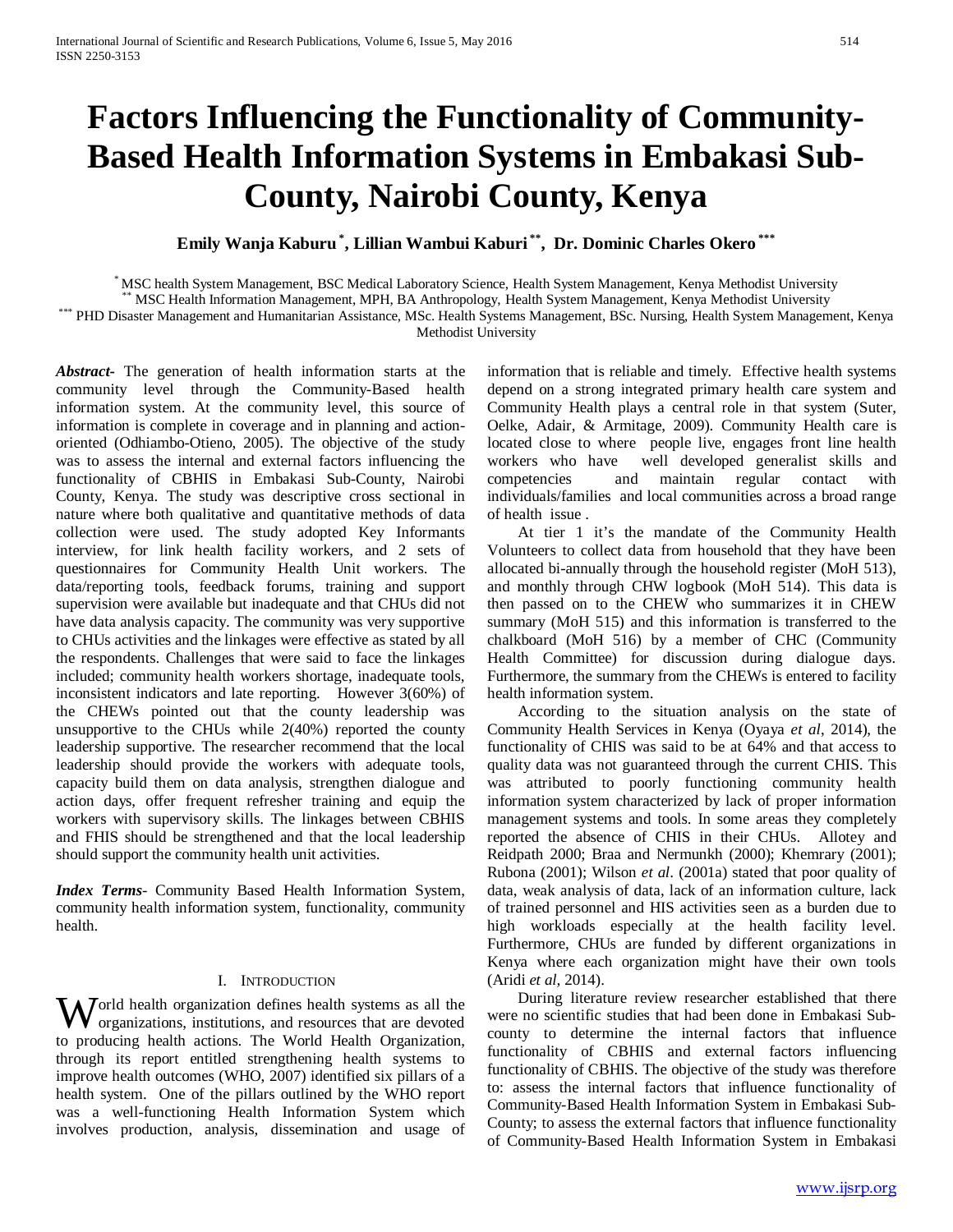Sub-county. Issues of human resources availability, Availability and adequacy of CBHIS tools, availability of community forums, training, support supervision, linkages, community support, and local leadership support were addressed. The information enabled the researcher to identify the area weakness/strengths to come up with appropriate recommendations that would strengthen CBHIS, HIS and entire health system.

#### II. METHODOLOGY

 The study was descriptive cross sectional in nature. This provided a description of the factors influencing the functionality of CBHIS in Nairobi County at that particular time. The study was carried out in Embakasi Sub-county, Nairobi County. Key informant interviews were used to collect data from the facility in-charges and Health Records Information Officers (HRIO) and questionnaires were used to collect data from the Community Health Extension Workers (CHEWs) and Community Health Volunteers (CHVs). The study used a blend of quantitative and qualitative approaches of data collection from the respondents. The population of interest was composed of facility in charges, health records information officers (HRIOs), CHEWs and CHVs from the selected CHUs. Before conducting the study the researcher sought approval from Kenya Methodist University (KeMU) research and ethics board's approval, Nairobi County Health department to and sought consent from the Sub-county community health service focal person. A total of 56 CHVs, 5 CHEWs, 5 facility in-charges and 2 Health records information officers were interviewed. After data collection, all the questionnaires were cross-checked for completeness and any missing entries corrected. The quantitative data collected were coded, processed and cleaned off any inconsistencies and outliers. The qualitative data was analyzed through the selection of concepts, categories and themes. The researcher employed the use of the Statistical Package for Social Sciences (SPSS vs. 20) and MS Excel in the data analysis. Findings were presented in the form of text, charts and graphs.

## III. RESULTS

#### **Internal factors that influence the functionality of CBHIS**

 The factors discussed are the availability and adequacy of tools, existence of quarterly dialogue days and existence of monthly action days, support supervision and training.

# **Availability and Adequacy of CBHIS tools**

 The tools were available but not adequate. 54 (96%) of the CHVs in the research confirmed the availability of the MoH513 (Household Register) and 2 (4%) said they did not have MoH513, 52(93%) said MoH 514 (CHW logbook) was available and 4(7%) said not available and 54(96%) said MoH516 (Chalk board) was available and 2 (4%) said not available.





 In addition, 4(80%) of the CHEWs said that MoH514 (CHW logbook) was not available and 1 (20%) said MoH 514 was available. On the other hand, 3(60%) of the CHEWs said MoH 513 and MoH 516 were adequate whereas 2(40%) said that MoH 513 and 516 were not adequate. According to 4(80 %) of the CHEWs MoH 514 was inadequate and 1(20%) said adequate and 3(60%) said that MoH 515 was not adequate and 2(40%) said they were adequate.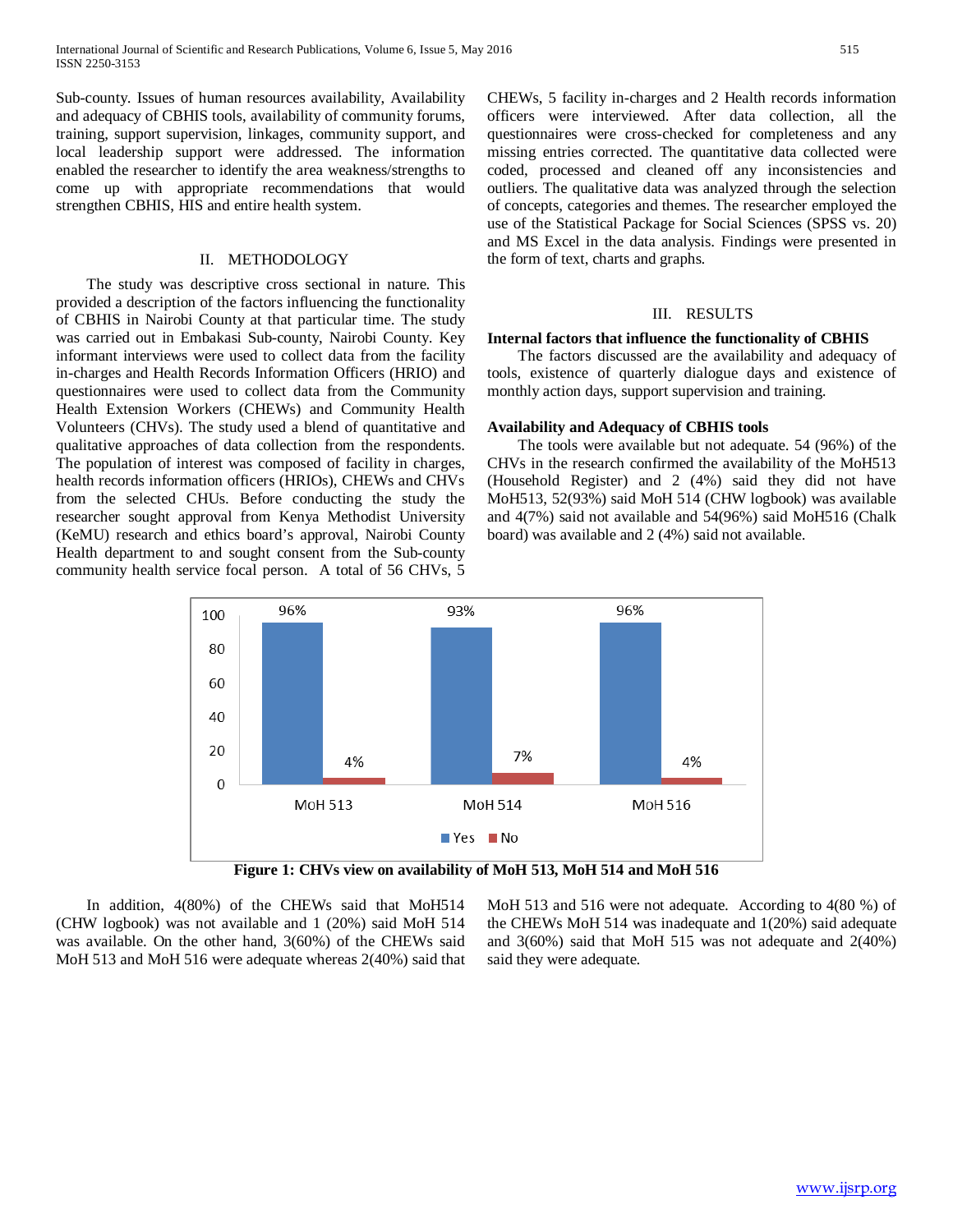

**Figure 2: CHEW view on adequacy of the tools**

 From the CHVs interview, 38 (68%) and (32)58% pointed out the inadequacy of MoH513 and MoH514 respectively. With 18(32%) and 24(42%) saying MoH513 and MoH514 respectively were adequate.

 The HRIOs were interviewed on the adequacy of the CBHIS tools and various aspects were highlighted. The tools were missing some indicators and they point out those indicators that showing specific family planning methods (i.e. the number of clients using POP and COC) should be included in the tools as their absence means that they are not being entered on FHIS-KHIS thus affecting the linkage between CBHIS and FHIS-KHIS. The HRIOS commended that the key indicators be harmonized for ease of entry in the FHIS system.

#### **Data Analysis Capacity**

 The HRIOs observed that the data transmission was effective. However, they said that the CHUs have no data processing capacity. This agreed with CHEWs interviewed who stated that they had been trained on data management and analysis but the training content wasn't sufficient enough to fully perform CBHIS activities. Besides, there was shortage of CHEWs thus making CHUs data processing capacity low. It was also clear that only 2(33%) of the link health facilities interviewed had HRIOs and 4(67%) did not have HRIOs

#### **Dialogue Days**

 It was clear that majority of the CHU carried out dialogue days based on problems identified from CBHIS. However the dialogue days are not carried out on monthly basis as required by the CHS policy guidelines. 53 (94%) of the CHVs said that they conduct dialogue days based on the problems identified from CBHIS while 3 (6%) said no. On the other hand, 3(60%) of the CHEWs said yes and 2(40%) said no. 45(80%) of the CHVs indicated that they did not conduct monthly dialogue days and about 11(20%) conducted monthly dialogue days. Specifically in the last six months 12(22%) had conducted 1-2 dialogue days, 30(53%) 3-4 dialogue days, 12(21%) 5-6 dialogue days and 2(4%) conducted 7-8 dialogue days.

 All the CHVs agreed that there were positive impacts of the dialogue days conducted by the CHUs. Those CHVs who did not

conduct dialogue days was associated to lack of funds to hire the venues and facilitate the meetings, poor communication and lack of awareness. Additionally, the CHEWs respondents explained that during dialogue days, they establish and manage community and facility-based information systems, to include data collation, storage, analysis, interpretation and utilization, in dialogue for continuous improvement.

#### **Action Days**

 After the discussion of the information contained in the Chalk board (MoH 516) during the dialogue day the community agree on the action to be taken in order to improve their health. Majority of the community health units conduct health action days based on problems identified from dialogue forums. The researcher found out that hooping 45(85%) and 4(80%) of CHVs and CHEWs respectively said action days were conducted by the CHUs and 11(15%) and 1(20%) said there were no action days conducted by the CHUs. However it was noted that most of the community health units did not conduct quarterly action days as per guidelines and those who had met a thresh hold of four action days had conducted more than four action days in a year. When asked how many action days they conducted, 22(40%) had conducted 1-2 action days, 12(22%) 3-4 action days, 8(14%) 5-6 action days, 8(14%) 9-10 action days and only 6(10%) had conducted above ten action days.

 During the study, the researcher found out that the action day's activities had positively impacted the community. The main activities during the action days included; Health education Deworming, cleanups, screening and commodity distribution. Lack of financial capability was found to be the most rampant hindrance towards undertaking the events on quarterly basis. The other challenge was lack of cooperation from the community members.

# **Training**

 Most of the tier 1 cadres (CHVs and CHEWs) in Embakasi sub-county were trained in year 2011 and 2012. 46(83%) of the CHVs were trained in 2011, 2 (4%) in 2010, 3(5%) in 2012, 4(6%) in 2013 and only 1(2%) 2014.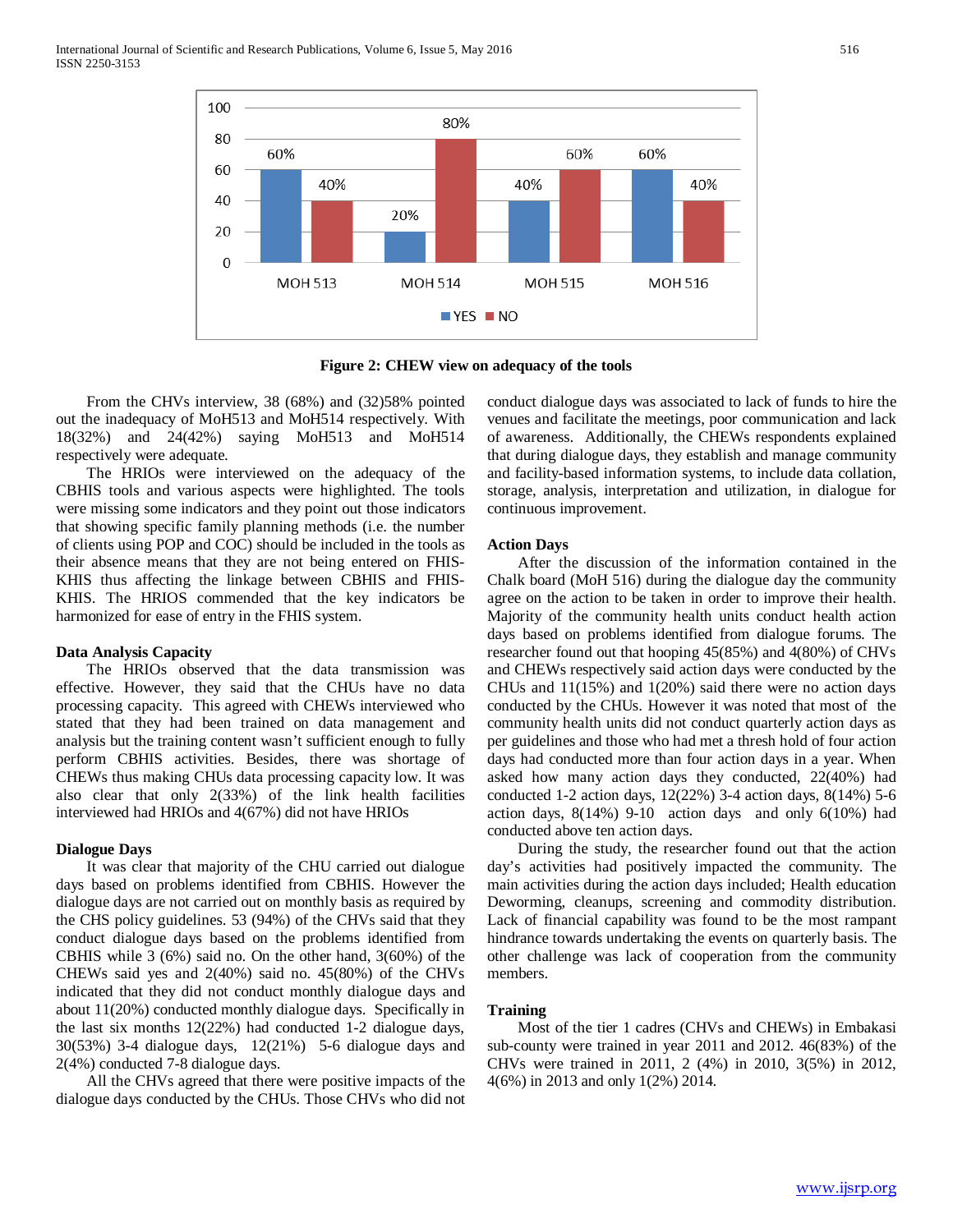

**Figure 3: Year the respondents were trained.**

 Majority 51(91%) of the respondents were trained on data collection while 5(9%) had no training on data collection. However, 31(55%) of the CHVs said that the training content wasn't sufficient in performing their CBHIS activities while 25(45%) were satisfied with the training content offered. In addition all the CHEWs had been trained on data management and analysis but complained that the training content wasn't sufficient enough to fully perform CBHIS activities.

 From the discussion held with CHEWs in cases where the CHV drop out and new ones are selected held. It was however established that there was no formal training for the incoming CHVs. The research established that CHC/CHEWs gave the new CHVs on job training.

# **Support Supervision.**

 Some HRIOs confirmed that they receive quarterly support supervision from the health facility while others said that they do

not receive any support supervision. On the other hand, when asked whether they receive support supervision from the link health facilities, 4(80%) of the CHEWs said yes and 1(20%) said no.

 The CHEWs offer Support supervision to the CHU on monthly and weekly basis. It was also clear from the interviews that some HRIOs gave CHU support supervision on quarterly basis and others do not offer such services to the CHUs. Furthermore, the study confirmed that majority of the CHVs receive support supervision from the CHEWs. 48(85%) of CHVs said that they get support supervision from the CHEWs and 8(15%) reported that they don't receive supervision from the CHEWs.

 As shown in figure 4.11 below, 2 (50%) of the CHEWs confirmed to provide support supervision to the CHUs on quarterly basis while 2(50%) was on weekly basis.



**Figure 4: frequency of CHV supervision**

## **External factors influencing functionality CBHIS**

 The factors discussed include Linkages, community support and county support.

#### **Linkages**

 The study found that only 5(50%) of the CHUs had active CHEWs. Most of the CHEWs had redeployed by the county to their original cadres except those with community development background thus creating gap in-terms of numbers. Besides, most of the facilities did not have a health records information officer. From the six facilities that were visited 2(33%) (Mukuru and Umoja) health facilities had HRIOs.

## **CBHIS and FHIS linkage**

 The respondents said that there existed a functional Community-Based Health Information System. However, there were mixed reactions on the existence of linkage between CBHIS and Health Facility Information System (FHIS). While all the facility in charges and HRIOs said the two systems are well linked 3(60%) of the CHEWs indicated that the CBHIS had a clear linkage with the FHIS and 2(40%) said there was no clears linkage between the two systems. The facility in charges also added that the linkages between the CBHIS and the FHIS were effective. Those that said the two systems were well linked was attributed to the fact that the two systems use the same indicators; there existed coordinated approaches towards problems at the community level, and the fact that all the reports and the data collected were being submitted to the health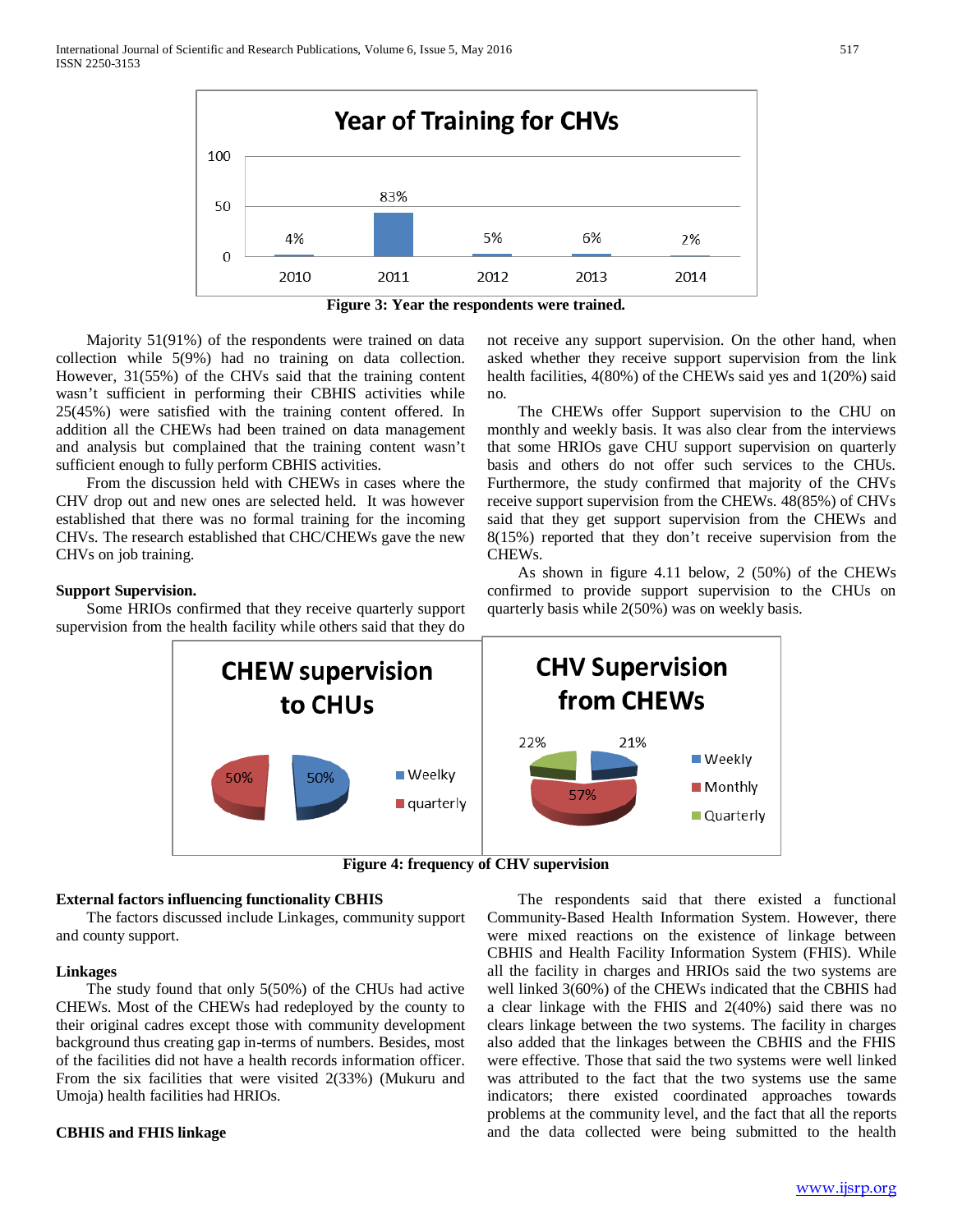facilities. However challenges like confusion in the use of MoH515 were noted. For example MoH 515 has an indicator on the number of children not dewormed while the indicator on the facility is the number of children dewormed. In addition other major challenges affecting the linkage reported by the respondents were; lack of referrals books, lack of motivation on the side of the CHUs, insufficient reporting tools, inadequate reports from the CHUs and inconsistency in the tools used.

# **Community data and KHIS linkage**

 Similarly, all the participants agreed the community data was linked to the Kenya health information system (KHIS) as they mainly used same indicators and health data dash board. This was so especially when establishing the indicators. The other linkages that existed were through referrals and the fact that the community data was to be submitted to the KHIS. The major challenges affecting the linkage included lack of efficient reporting tools, issues on reporting deadlines, and poor cooperation among the stakeholders.

# **Community Support**

 All the CHVs interviewed confirmed that there was community support towards the CHU initiatives. This was attributed to the fact that communities were cooperating in giving data during household visit and the fact they were involved in community forums like dialogue days and community health action days.

# **County Support**

 When asked to rate county leadership support towards the CHUs, 3(60%) of the CHEWs pointed out that the county leadership was unsupportive to the CHUs while 2(40%) reported the county leadership supportive. All the facility in charges pointed out that the county government was partially supportive to the CHU initiative. Figure 5 below demonstrate the CHEWs response on county support.



**Figure 5: CHEWs view on county support**

# IV. DISCUSSION

 From the results it was clear that the data collection and reporting tools were available but inadequate. This confirmed the findings of (GOK, 2010) which stated that CBHIS was not working very effectively due to lack of data collection tools, bulkiness of the data tools and difference of data tools. Those tools that are not used regularly (MoH513) and those that are bought one off (MoH 516) were fairly adequate compared to the tools used on monthly basis (MoH 514 and MoH515) which were fairly inadequate.

 Health workers at the community and facility level did not have the capacity to analyze data thus the information is passed to the next level without being utilized at CHU level. This is in agreement with Mukama (2003) who stated that in Tanzania, information still flowed from the district and provincial levels to the national level without local analysis for local decisionmaking and there is lack of feedback from the national level to local levels. Mostly, the community members do simple analysis on the trends during dialogue day and discuss on the action to be taken.

 A community dialogue is a process of joint problem identification and analysis leading to modification and redirection of community and stakeholders' actions towards preferred future for all GoM, (2007). Community dialogues are participatory forums in which the community is empowered to analyze, share and use information contained in MoH 516. It is after their discussion during dialogues days that the community discuss on the action to be taken to solve the problem identified. As stated by Aridi *et al* (2014) deliberations on community dialogue days were intended to inform the planning of community action days for health service delivery in the community. The study confirmed that dialogue days and action days were being conducted but not on monthly and quarterly basis as stipulated by the guidelines. However, during the action days CHUs carried out health education, deworming, cleanups, screening and commodity distribution.

 According to Nzanzu *et al* (2014), sources of information are many and varied which requires continued updates and refresher training so that the CHWs are skilled in gathering this information and collating them. The results showed that basic training for the CHVs and CHEWs was carried out. However there was no refresher training on data collection and data management since the year 2011.The lack of refresher training was associated with the lack of sufficient funds and overreliance on donor partners to carry out the training. Aridi *et al* (2014), stated that there was poor coordination between agencies and inadequate commitment to deliver training in sufficient quantities. The study further stated that training duration depended on sponsoring organization the training was organized on irregular interval and that the training content would largely depend on the organizations responsible for funding the training. This was with agreement with the study finding that the CHEW and CHVs training content was not sufficient to carry out their day to day activities.

 To carry out their tasks successfully, CHWs need regular training and supervision and reliable logistical support (WHO, 2007). Although the CHVs supervision by the CHEWs should be done at least on a monthly basis, this was not the case for 12(22%) of the CHVs interviewed which may be a reflection of the poor performance of some CHEWs in their areas of responsibility. The CHVs who were not supervised could be associated with the fact that most of the CHEWs had redeployed to their original cadres as stated by the CHEWs. These findings agree with (GOK, 2010) that stated that lack of continuity of supportive supervision as a result of frequent transfers of these focal persons.